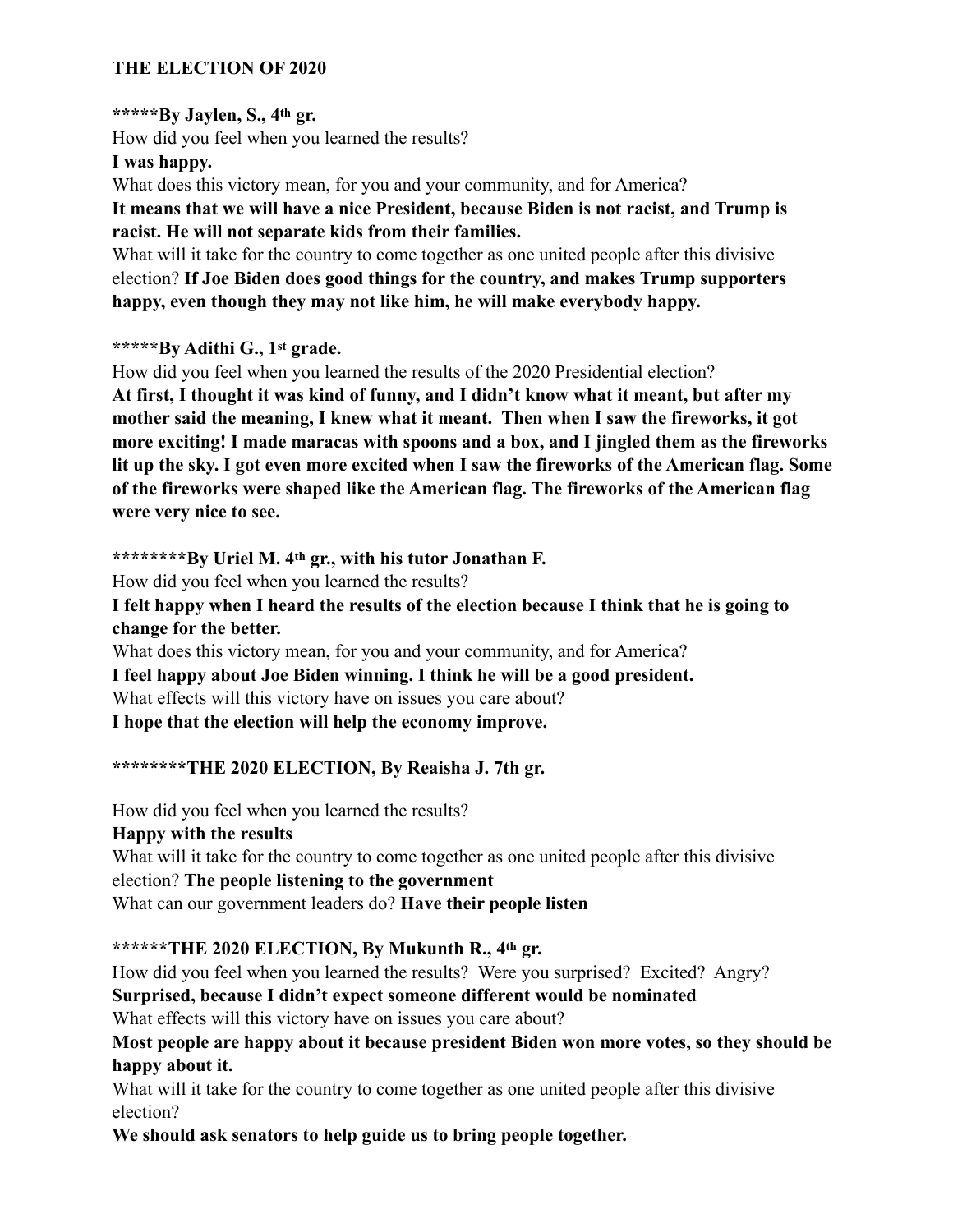What can the President do to heal the wounds of division? **Learn what is causing the division to think of ways to stop division from getting bigger.**

**\*\*\*\*\*\*\*THE 2020 ELECTION, By Baron F., 2nd gr., with his tutor Ben H.**  How did you feel when you learned the results? Were you surprised? Excited? Angry? **Surprised, but I don't really understand how Joe Biden actually won the election.**  What will it take for the country to come together as one united people after this divisive election? **By stopping fighting** 

**\*\*\*\*\*\*\*THE 2020 ELECTION, By Donovan F., 4th gr.**

How did you feel when you learned the results? Were you surprised? Excited? Angry? **I didn't follow the election, but after learning about Joe Biden and Donald Trump, I was happy that Joe Biden won.**

What effects will this victory have on issues you care about?

**I hope that everyone will get healthcare now that Joe Biden has won the election.** What rules or laws would you change if you were president?

**I would make school shorter if I was president. I would make a law so that there would be no guns if I was president. I would still allow the military and police to have guns. I might make a law for everyone to have healthcare if I was president. If I was president, we would leave other countries alone. We wouldn't even trade with them. I would also lower taxes if I was president. Finally, I think we should improve the environment. I would especially want to improve the trees because that's how we get air. I would make a law to plant more trees. I wouldn't belong to either political party. I would be an independent candidate.** 

## **\*\*\*\*\*\*\*\*THE 2020 ELECTION, by Mushtaq D.**

How did you feel when you learned the results?

**I felt happy because I like Joe Biden much more than Trump.**

What does this victory mean, for you and your community, and for America? **This victory means that everyone has a good president and we will undo all the things Trump did wrong.** 

What effects will this victory have on issues you care about?

**Joe Biden will pay more money to health care, environment and other stuff and that is good. I want Joe Biden to enact Universal Healthcare.**

What will it take for the country to come together as one united people after this divisive election?

**Democrats and Republicans need to come together and work together because I hate violence. Democrats need to convince republicans that they want good things for country. They should compromise.**

What can the President do to heal the wounds of division?

## **The president can make a speech saying that people should put aside their differences and come together as one.**

What can our government leaders do? **They can work together.**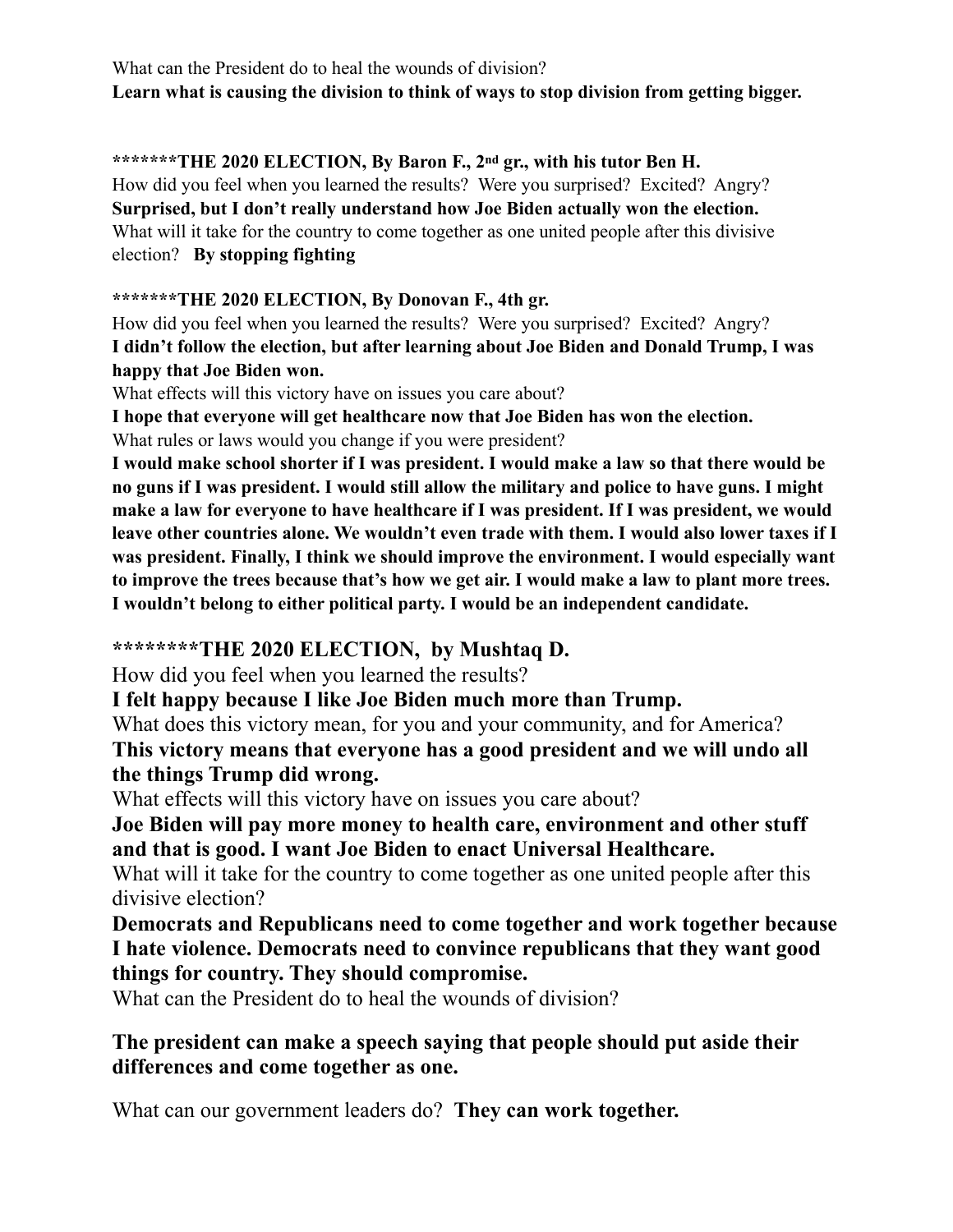What can we do? **We can protest division in politics and raise money for change.**

What has Election 2020 taught you about America? Why?

**The election taught me that things can be hard to get and you have to build yourself up to achieve what you want. I learned this because it took so long to count the votes and because the election was close.** 

**\*\*\*\*\*\*\*\*BY HASSAN D., AS TOLD TO HIS TUTOR MIKE M.**

## **THE 2020 ELECTION**

How did you feel when you learned the results? **I was surprised and happy since Joe Biden won. I want this to be a safe country with no violence. I was happy that Kamala Harris is Vice President. I was glad that Donald Trump lost.**

What does this victory mean, for you and your community, and for America?

**I think Joe Biden would be sad that George Floyd died. I think a lot of people wanted Joe Biden to be president. I think a lot of people hate Trump. Joe Biden will help the community and America. People will get some money from Joe Biden.**

What effects will this victory have on issues you care about?

**I think Joe Bide will get rid of the Corona virus, so we can go and sit at McDonalds, school, and the park.** 

What will it take for the country to come together as one united people after this divisive election?

**Everyone can go to the park, school, diners and drink from water fountains. They need power and strength to unite the people.**

What can the President do to heal the wounds of division?

**Joe Biden can help people and give them some money, so they aren't so poor. He will fight for the United States and be a good president (and not be a bad one like Donald Trump).**

What can our government leaders do?

**Not to be bad and be nice to people and fight for the United States.**

What can we do? **We can all get jobs, be nice to people and fight for America and take part in Black Lives Matter and not kill another black person, so we can all have a good life.**

What has Election 2020 taught you about America? Why?

**I learned that people will always fight for America. This is the first election I ever saw.** 

What questions has Election 2020 raised for you?

**I didn't understand how Kamala Harris became Vice President. Also, why did the bad people storm the Capitol?**

Give your final comments.

**I think Donald Trump was probably disappointed with himself. I don't think it was good that he sent Joe Biden a letter.**

**\*\*\*\*\*\*\*\*Election Day, By Tanish A., 1st gr.**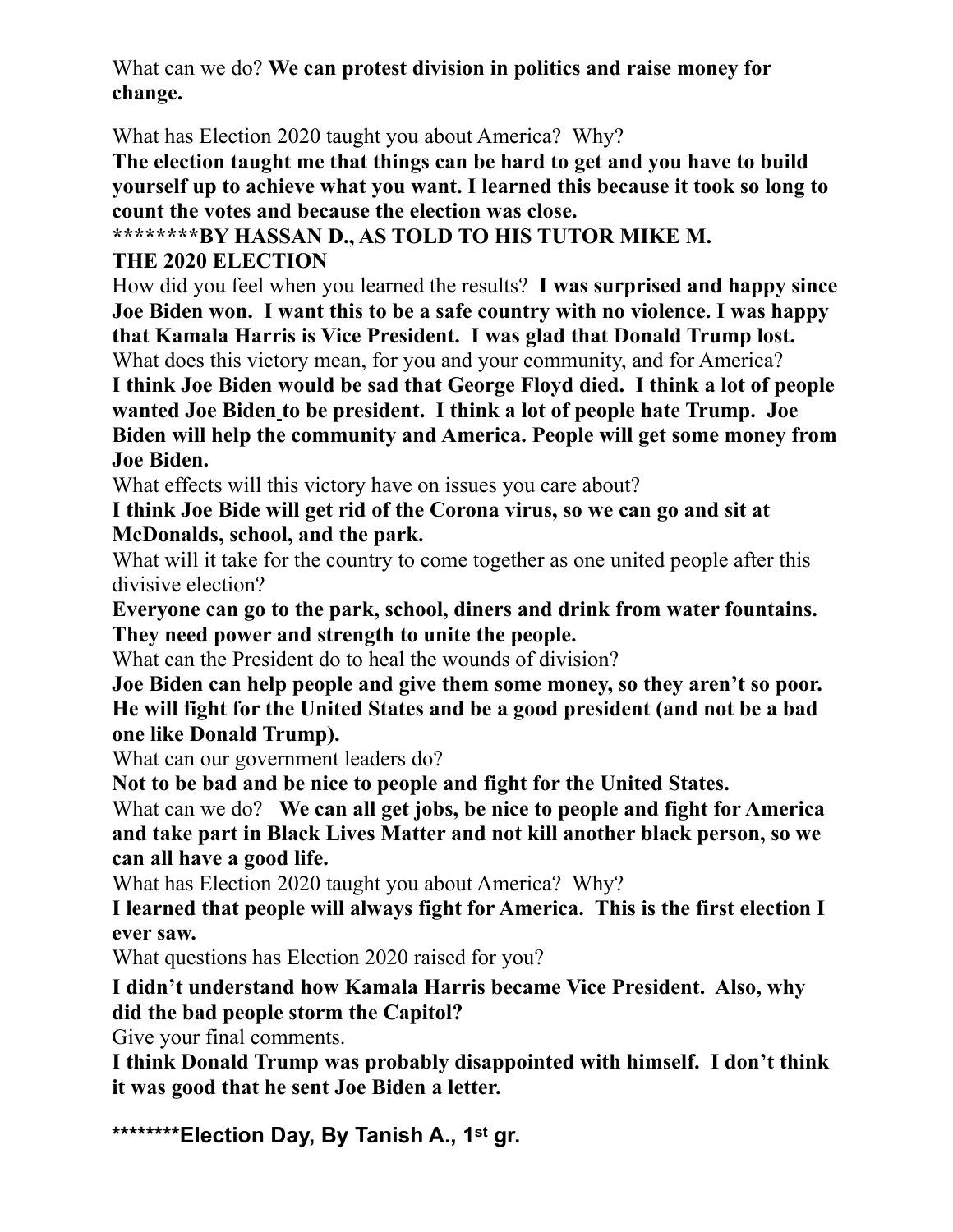An election is a voting system for picking the president. I'm happy because Joe Biden won the election. Joe Biden was the former vice president of Barack Obama. He might keep his promises. He said that he will unite the nation. The vice president Kamala Harris is an Indian and her father is from Jamaica.

#### **\*\*\*\*\*\*\*\*THE 2020 ELECTION, by David C.**

What does this victory mean, for you and your community, and for America?

**A lot of changes will come from this victory. Trump supporters will still support Trump even if he's in the white house or not. With a new president, I don't think many changes will happen. I think we'll have a lot more riots everywhere in the country. I think the Trump supporters will be mad that Trump lost the election.**

What effects will this victory have on issues you care about?

**I care about video games, but I don't think anything will change with this election. I think there will be changes with school. I think we'll go back to school earlier. Maybe with a new president, the vaccine will come faster to the public. I also think we'll get a couple more stimulus checks with this victory.**

What will it take for the country to come together as one united people after this divisive election?

**It might be helpful if Trump admits that he lost the election. Then maybe his supporters would be more accepting of the results.** 

What can the President do to heal the wounds of division? **Maybe President Trump should not say hateful things to Biden, because he won the election.** 

What can our government leaders do? **They can arrest the Trump supporters that throw hate and riot.** 

What can we do? **We can get involved and run for president. For example, if I was president, I would help people in need and give out more stimulus checks.** 

What has Election 2020 taught you about America? Why?

**The election has taught me that America is not a safe place. The election has brought on more violence in general.** 

What questions has Election 2020 raised for you? **Why are some people not getting stimulus checks?** 

## **\*\*\*\*\*\*\*Election Day, by Monish A., 7th gr.**

An election is a voting system for picking the president. I'm happy because Joe Biden won the election. Joe Biden was the former vice president of Barack Obama. He might keep his promises. He said that he will unite the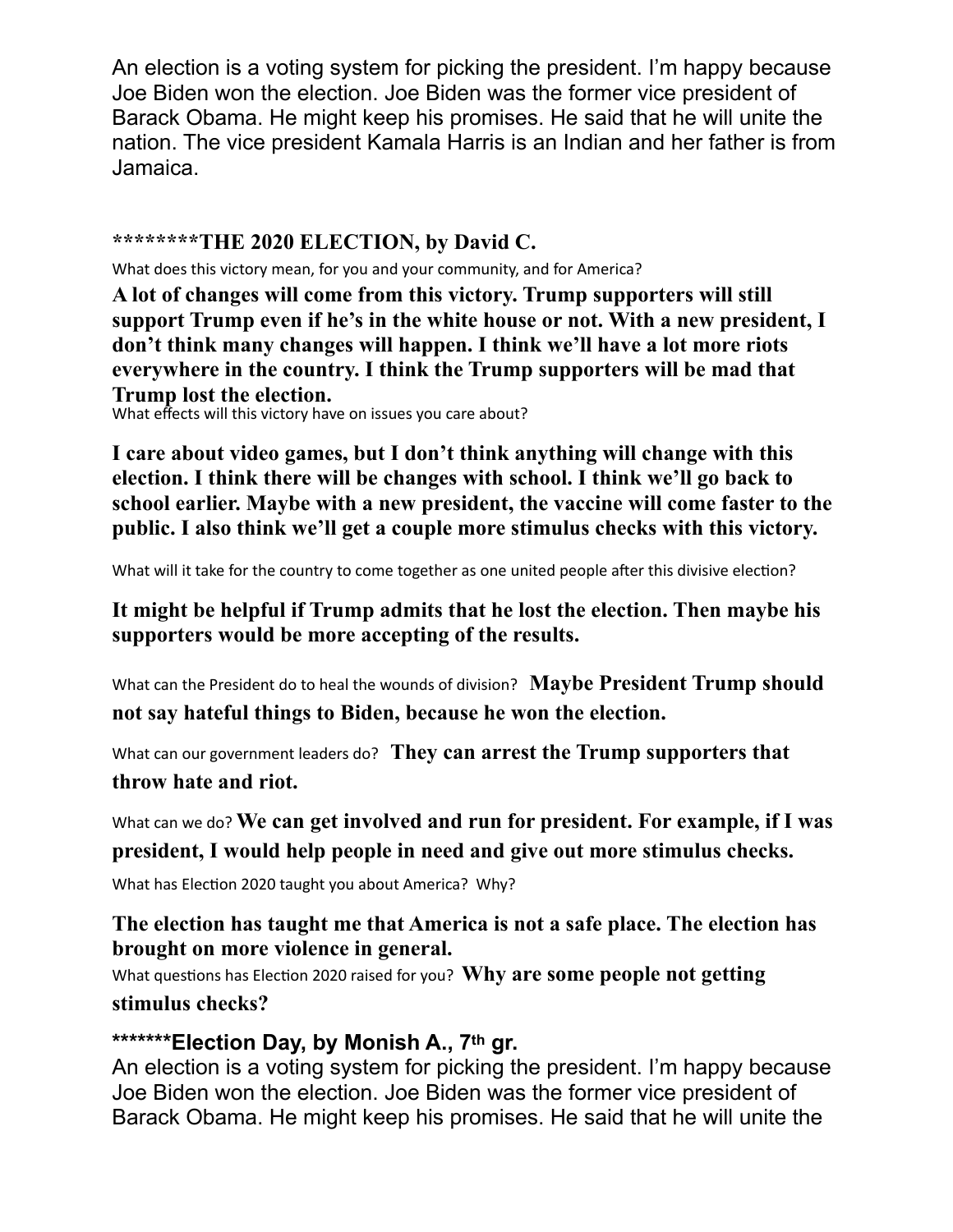nation. The vice president Kamala Harris is an Indian and her father is from Jamaica.

# **\*\*\*\*\*\*\*THE 2020 ELECTION, by Pranathi Y., 1st Gr.**

How did you feel when you learned the results?

# **I was surprised. Because, I thought it was Donald Trump.**

What does this victory mean, for you and your community, and for America? **I am happy**.

What effects will this victory have on issues you care about?

## **I think nothing will change.**

What will it take for the country to come together as one united people after this divisive election?

**Donald Trump can be Vice President and Joe Biden can be President. They can help each other. People can fix the window (at the Capitol Building).**  What can the President do to heal the wounds of division?

**Joe Biden can try to be a nice President**.

What can our government leaders do? **They can try to open the schools**.

What can we do? **We can try to help the community. We should clean, talk to each other, and fix things.**

What has Election 2020 taught you about America? Why?

**Nothing. Because we didn't talk about it at school.** 

What questions has Election 2020 raised for you? **I wonder why Donald Trump didn't come to the party**.

## **\*\*\*\*\*\*\*THE 2020 ELECTION, by Berenice R., 5th gr.**

How did you feel when you learned the results?

## **We were excited when we heard the results.**

What does this victory mean, for you and your community, and for America?

**We both think that it is a good thing for the country.** 

What effects will this victory have on issues you care about?

## **The President can hopefully stop racism.**

What will it take for the country to come together as one united people after this divisive election? **They need to stop the division** 

What can the President do to heal the wounds of division? What can our government leaders do? What can we do?

**People should stop being racist and treat each other equally because we are all the same. It doesn't matter if we have a different color because we are all still the same.** 

What has Election 2020 taught you about America? **It was excited for me that Biden won because hopefully he can do something to change the world and stop all this racist thing and the protest.**

**\*\*\*\*\*\*\*THE 2020 ELECTION, By Max A., 4th grade** How did you feel when you learned the results?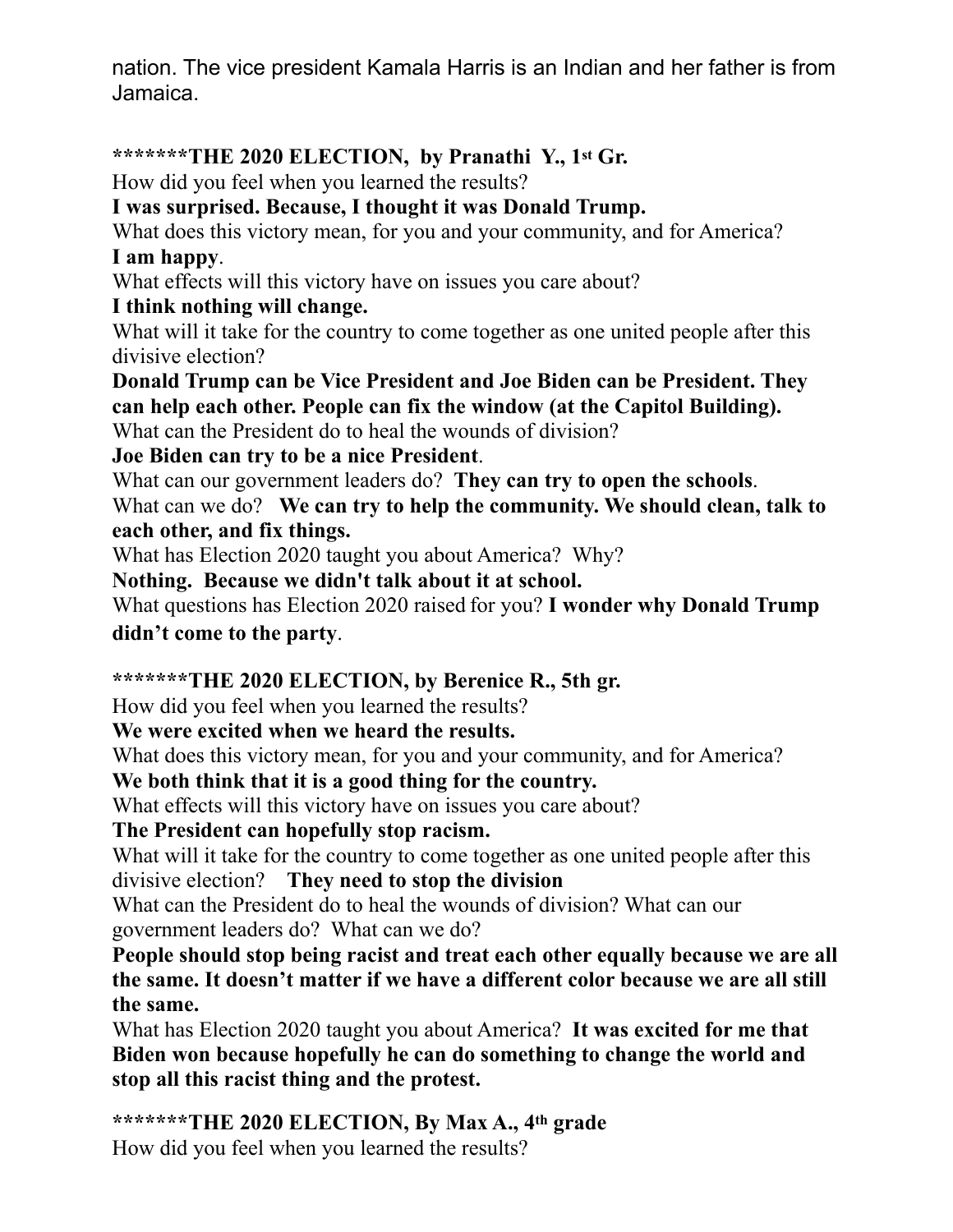**I was pretty surprised. When Trump got Corona it made me think he would win. I thought that since he got Corona everyone would vote for him because they felt bad for him. I thought I had my hopes too high.**

What does this victory mean, for you and your community, and for America? **It means a lot. I didn't know that Biden would win, but he still won! When I heard about the news that Trump got corona I was pretty worried that he would win. It will change things by helping defeat racism**.

What effects will this victory have on issues you care about?

**When the republicans invaded the capital building, I thought that maybe Biden would have died and I was very worried. Now that Biden is President, Trump has been kicked off social media. I'm not sure of many specific issues going on right now, but I think that Biden will overall have a positive effect as President.**

What will it take for the country to come together as one united people after this divisive election? **I think it will take the police officers to stop killing and being racist to African Americans.** 

What can the President do to heal the wounds of division?

**He could give an inspirational speech and have body guards near him, so he won't get attacked. He should make racism illegal, no matter what age. Also make it so that people thirteen and under can \not be put in jail. Only people 14 or older can go to jail/juvy.**

What can we do? **We can all stop being racist.**

What has Election 2020 taught you about America? Why?

**The 2020 election taught me that nobody should be discriminated against because of their race.** 

What questions has Election 2020 raised for you?

**It's raised the question. Why are people racist?** 

#### **\*\*\*\*\*\*\*THE 2020 ELECTION, By Phyllis R., 8th gr.**

How did you feel when you learned the results?

**I didn't care about the election results. It's nice that Biden won but I wasn't excited like everyone else. I'd rather have him over Trump but it wasn't too much to celebrate to me**.

What does this victory mean, for you and your community, and for America?

**I feel victory for Biden means a lot of things will change. I saw a video of Biden already making changes for the LBGTQ and ICE.** 

Will Trump run again for 2024?

**I don't think he can because of the impeachment.**

## **\*\*\*\*\*\*\*The 2020 ELECTION, by NATHAN L., 7th gr.**

The 2020 election was between Biden and Trump. This was important because the corona virus was going on and we wanted Trump gone. Both sides had different perspectives on the environment, other countries and the virus.

The election was important because most people voted from home. Trump wouldn't give up even when he lost by 7 million votes. This led to riots in the capital.